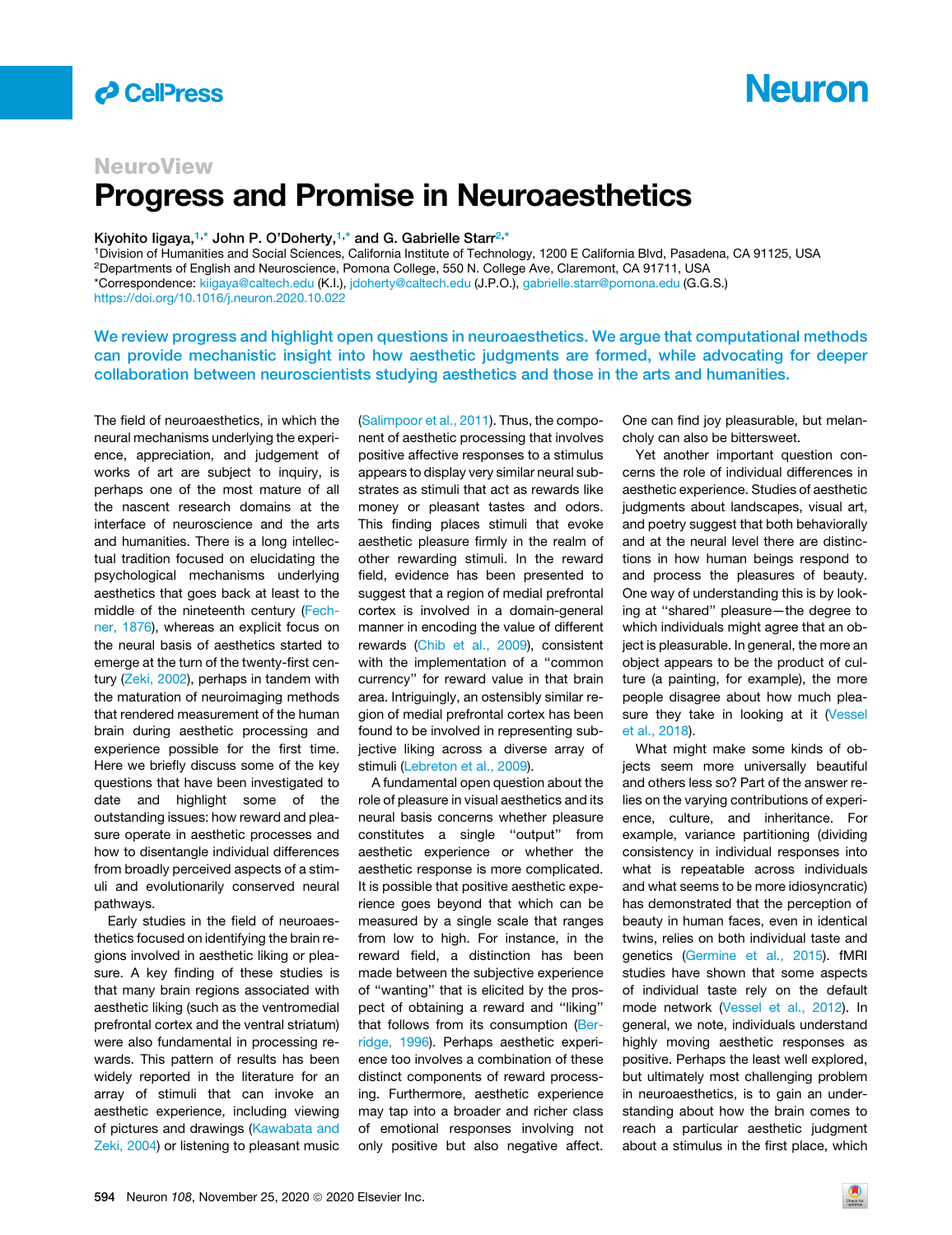### **Neuron** NeuroView



<span id="page-1-0"></span>

### Figure 1. Schematic of a Feature Integration Model

A stimulus (e.g., visual art piece) is broken down to various features that are shared among visual stimuli. These features are then integrated with relative weights to construct a subjective aesthetic value for the stimulus. Variation in the integration weights assigned over features across individuals can capture personal tastes.

could be argued to be the ''hard'' problem in neuroaesthetics. In a nutshell, the problem concerns understanding how the brain decides whether a particular stimulus is aesthetically pleasing or not. In essence, this is a computational problem and one for which it ought to be possible to utilize the tools of modern computational neuroscience and machine learning to resolve.

Within the psychology of aesthetics, a number of features or properties have been proposed as being associated with positive aesthetic judgments, some of which are argued to have acquired import through evolutionary adaptations. [Chat](#page-2-10)[terjee et al. \(2010\)](#page-2-10) identified a number of features that were hypothesized to be related to aesthetic judgment at least as pertaining to visual art, which essentially correspond to both low- and high-level classifications about an image, such as its color composition, whether it is abstract or concrete, whether it is dynamic

or still, whether it depicts a positive or negative affective situation, and so on (see also [Vaidya et al., 2018](#page-2-11)). Thus, according to this idea, any stimulus can be broken down into objective components that describe its content, leaving open the possibility that some of these components can be identified as playing a role in driving judgments of aesthetic valuation ([Figure 1\)](#page-1-0). This idea resonates with modern neuroscience, in which the brain's sensory systems, most notably the visual system, is known to extract elementary features from a stimulus and then combine these features to make higherlevel features that can support cognitive judgments about objects such as what the object is (a dog, or a cat, or a bicycle), what location it is, whether it is moving, and so on. Aesthetic valuation of an object can be seen in this light as another form of high-level judgement about an object that is computed from elementary features in a hierarchical manner.

In our opinion, a very fruitful direction to understanding the computational basis of aesthetic valuation will be to engage in a reductionist fractionation of the elementary features of a stimulus and assess the role that these features collectively play in driving aesthetic valuation. Using this feature-based approach, it may be possible to empirically define the specific features that the brain uses to compute aesthetic judgments. Some of these features will be objective properties of a stimulus, e.g., a stimulus will be red, or it will be green; it will be dynamic or still. However, even though the features themselves might be objective properties, the extent to which they are used by individuals to create aesthetic judgments doesn't have to be objective—instead, the way such features get weighted might vary across individuals. For instance, some individuals may like abstract art, and others concrete. The same individual might also weigh those